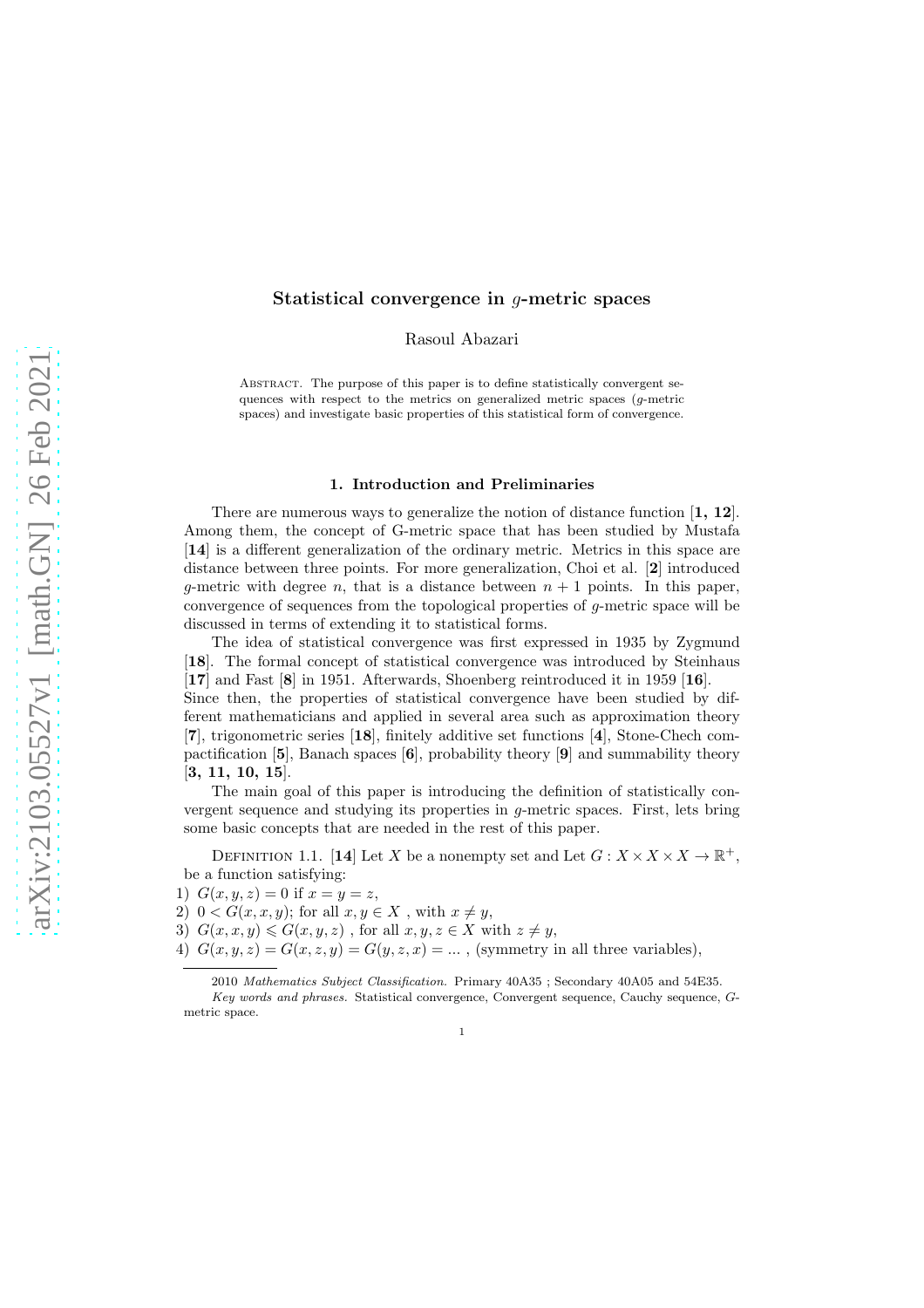5)  $G(x, y, z) \le G(x, a, a) + G(a, y, z)$ , for all  $x, y, z, a \in X$ , (rectangle inequality)

The function  $G$  is called a generalized metric or  $G$ -metric on  $X$ , and the pair  $(X, G)$  is a G-metric space.

The following definition is an extension of above space with degree l.

DEFINITION 1.2. [2] Let X be a nonempty set. A function  $g: X^{l+1} \longrightarrow \mathbb{R}_+$  is called a g-metric with order  $l$  on  $X$  if it satisfies the following conditions:

g1)  $g(x_0, x_1, ..., x_l) = 0$  if and only if  $x_0 = x_1 = ... = x_l$ ,

g2)  $g(x_0, x_1, ..., x_l) = g(x_{\sigma(0)}, x_{\sigma(1)}, ..., ..., x_{\sigma(l)})$  for permutation  $\sigma$  on  $\{0, 1, ..., l\},$ 

g3)  $g(x_0, x_1, ..., x_l) \leq g(y_0, y_1, ..., y_l)$  for all  $(x_0, x_1, ..., x_l), (y_0, y_1, ..., y_l) \in X^{l+1}$  with  ${x_i : i = 0, 1, ..., l} \subseteq {y_i : i = 0, 1, ..., l},$ 

g4) For all  $x_0, x_1, ..., x_s, y_0, y_1, ..., y_t, w \in X$  with  $s + t + 1 = l$ 

 $g(x_0, x_1, ..., x_s, y_0, y_1, ..., y_t) \leqslant g(x_0, x_1, ..., x_s, w, w, ..., w) + g(y_0, y_1, ..., y_t, w, w, ..., w)$ 

The pair  $(X, g)$  is called a g-metric space. It is noteworthy that, if  $l = 1$  (resp.  $l = 2$ , then it is equivalent to ordinary metric space (resp. G-metric space).

The following theorem will be needed in the main results.

Theorem 1.1. [2] *Let* g *be a* g*-metric with order* l *on a nonempty set* X*. The followings are true:*  $\Delta \rightarrow \infty$ 

1) 
$$
g(\underline{x}, \underline{\ldots}, \underline{x}, y, \underline{\ldots}, y) \leq g(\underline{x}, \underline{\ldots}, \underline{x}, \omega, \underline{\ldots}, \omega) + g(\underline{\omega}, \underline{\ldots}, \underline{\omega}, y, \underline{\ldots}, y),
$$
  
\n2)  $g(x, y, \underline{\ldots}, y) \leq g(x, \omega, \underline{\ldots}, \omega) + g(\omega, y, \underline{\ldots}, y)$   
\n3)  $g(\underline{x}, \underline{\ldots}, \underline{x}, \omega, \underline{\ldots}, \omega) \leq sg(x, \omega, \underline{\ldots}, \omega)$  and  
\n*s times*  
\n $g(\underline{x}, \underline{\ldots}, x, \omega, \underline{\ldots}, \omega) \leq (l + 1 - s)g(\omega, x, \underline{\ldots}, x),$   
\n*s times*  
\n4)  $g(x_0, x_1, \underline{\ldots}, x_l) \leq \sum_{i=0}^n g(x_i, \omega, \underline{\ldots}, \omega),$   
\n5)  $|g(y, x_1, \underline{\ldots}, x_l) - g(\omega, x_1, \underline{\ldots}, x_l)| \leq \max\{g(y, \omega, \underline{\ldots}, \omega), g(\omega, y, \underline{\ldots}, y)\},$   
\n6)  $|g(\underline{x}, \underline{\ldots}, x, \omega, \underline{\ldots}, \omega) - g(\underline{x}, \underline{\ldots}, x, \omega, \underline{\ldots}, \omega)| \leq |s - s'|g(x, \omega, \underline{\ldots}, \omega),$   
\n*s times*  
\n7)  $g(x, \omega, \underline{\ldots}, \omega) \leq (1 + (s - 1)(l + 1 - s)g(\underline{x}, \underline{\ldots}, x, \omega, \underline{\ldots}, \omega).$ 

DEFINITION 1.3. Let  $(X, q)$  be a q-metric space. Let  $x \in X$  be a point and  ${x_k} \subseteq X$  be a sequence.

1)  $\{x_k\}$  g-converges to x, if for all  $\epsilon > 0$  there exists  $N \in \mathbb{N}$  such that

$$
i_1, ..., i_l \geq N \Longrightarrow g(x, x_1, ..., x_l) < \epsilon.
$$

2)  $\{x_k\}$  is said to be g-Cauchy if for all  $\epsilon > 0$  there exists  $N \in \mathbb{N}$  such that

$$
i_0, i_1, ..., i_l \geq N \Longrightarrow g(x_{i_0}, x_{i_1}, ..., x_{i_l}) < \epsilon.
$$

3)  $(X, g)$  is complete if every g-Cauchy sequence in  $(X, g)$  is g-convergent in  $(X, g)$ .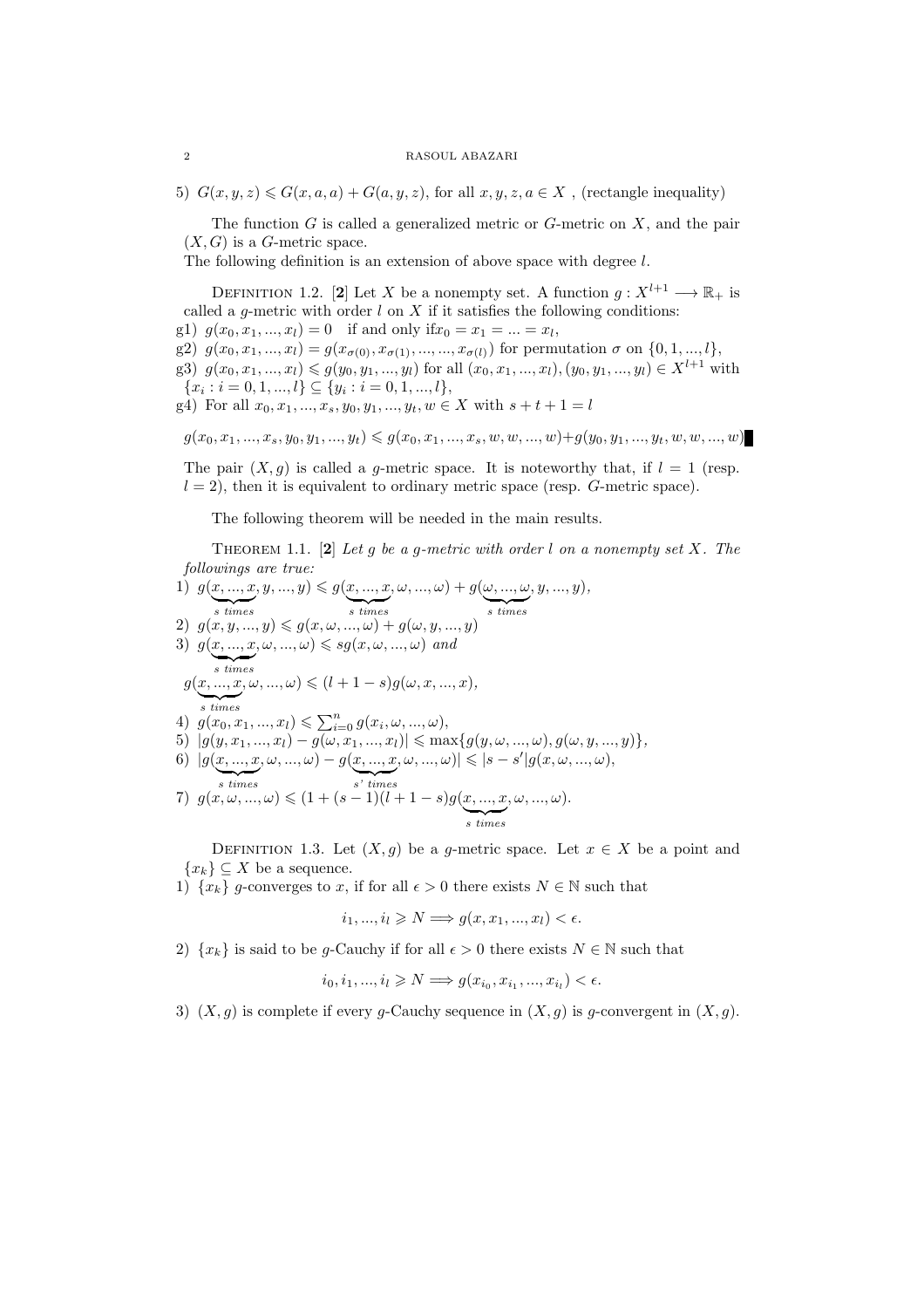### 2. Main Results

In this section, the definition of statistical convergence of sequences in g-metric spaces is introduced and some basic properties are studied.

For a set  $K$  of positive integers, the asymptotic or natural density is defined as follows,

$$
\delta(K) = \lim_{n} \frac{1}{n} |\{k \leqslant n : k \in K\}|,
$$

where  $|\{k \leq n : k \in K\}|$  denotes the number of elements of K not exceeding n.

DEFINITION 2.1. [8] The sequence  $\{x_k\}$  is said to be statistically convergent to x, if for every  $\epsilon > 0$ ,

$$
\lim_{n} \frac{1}{n} |\{k \leq n : |x_k - x| < \epsilon\}| = 1.
$$

DEFINITION 2.2. The sequence  ${x_k}$  is said to be statistical Cauchy sequence if for every  $\epsilon > 0$ , there exists a number N depending on  $\epsilon$  such that,

$$
\lim_{n} \frac{1}{n} |\{k \leq n : |x_k - x_N| < \epsilon\}| = 1.
$$

For more information about properties of statistical convergence, [8, 10, 11, 7] can be addressed.

Now, the main definitions of this paper are ready to be given.

DEFINITION 2.3. Let  $l \in \mathbb{N}$ ,  $A \in \mathbb{N}^l$  and

$$
A(n) = \{i_1, i_2, ..., i_l \leq n : (i_1, i_2, ..., i_l) \in A\},\
$$

then

 $\ddot{\phantom{1}}$ 

$$
\delta_l(A) := \lim_{n \to \infty} \frac{l!}{n^l} |A(n)|,
$$

is called l*-dimensional asymptotic (or natural) density* of the set A.

DEFINITION 2.4. Let  $\{x_n\}$  be a sequence in a g-metric space  $(X, g)$  such that

$$
g: X^{l+1} \longrightarrow \mathbb{R}^+
$$

i)  $\{x_n\}$  statistically converges to x, if for all  $\epsilon > 0$ ,

$$
\lim_{n \to \infty} \frac{l!}{n^l} |\{(i_1, i_2, ..., i_l) \in \mathbb{N}^l : i_1, i_2, ..., i_l \le n, g(x, x_{i_1}, x_{i_2}, ..., x_{i_l}) < \epsilon\}| = 1.
$$
  
And denoted by;  $gs - \lim_{n \to \infty} x_n = x$  or  $x_n \xrightarrow{gs} x$ 

ii)  $\{x_n\}$  is said to be statistical g-Cauchy, if for  $\epsilon > 0$ , there exists  $i_{\epsilon} \in \mathbb{N}$  such that

$$
\lim_{n \to \infty} \frac{l!}{n^l} |\{(i_1, i_2, ..., i_l) \in \mathbb{N}^l : i_1, i_2, ..., i_l \leq n, g(x_{i_{\epsilon}}, x_{i_1}, x_{i_2}, ..., x_{i_l}) < \epsilon\}| = 1.
$$

Theorem 2.1. *In g-metric spaces, every convergent sequence is statistically convergent.*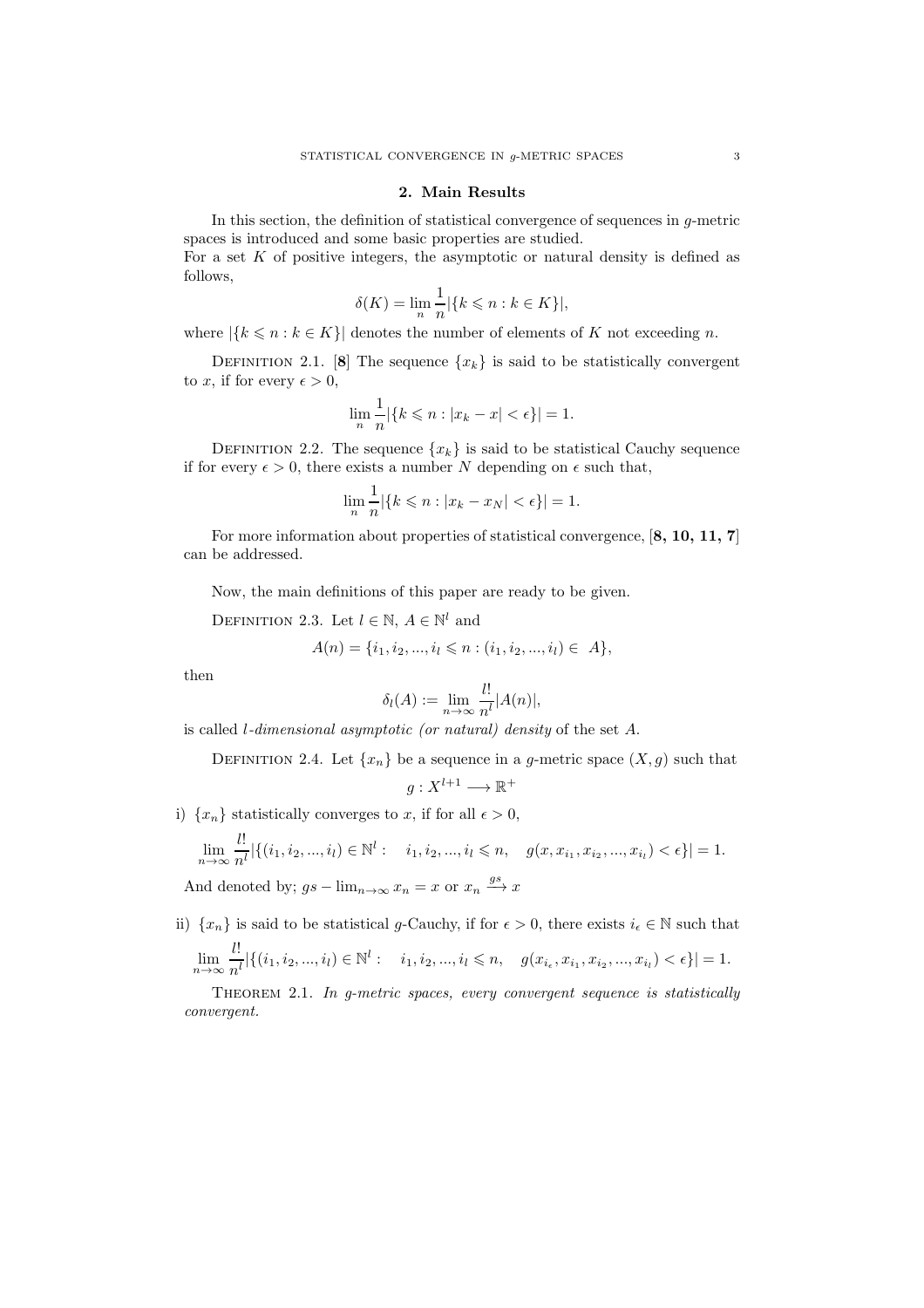PROOF. Let  $\{x_n\}$  be a sequence in g-metric space  $(X, g)$  such that converges to x. For  $\epsilon > 0$  there exist  $n_0 \in \mathbb{N}$  such that for all  $i_1, i_2, ..., i_l \geq n_0$ ,

$$
g(x, x_{i_1}, x_{i_2}, ..., x_{i_l}) < \epsilon.
$$

Set

$$
A(n) := \{ (i_1, i_2, ..., i_l) \in \mathbb{N}^l : i_1, i_2, ..., i_l \leq n, \ g(x, x_{i_1}, x_{i_2}, ..., x_{i_l}) < \epsilon \},
$$

then

$$
|A(n)| \geqslant {n - n_0 \choose l},
$$

and

so

$$
\lim_{n \to \infty} \frac{l! |A(n)|}{n^l} \geqslant \lim_{n \to \infty} \frac{l!}{n^l} {n - n_0 \choose l} = 1,
$$

$$
gs - \lim_{n \to \infty} x_n = x.
$$

 $\Box$ 

The following example shows that the converse of above theorem is not valid.

EXAMPLE 2.1. Let  $X = \mathbb{R}$  and g be the metric as follows;

$$
g: \mathbb{R}^3 \longrightarrow \mathbb{R}^+,
$$
  

$$
g(x, y, z) = max\{|x - y|, |x - z|, |y - z|\}.
$$

Consider the following sequence,

$$
x_k = \begin{cases} k & \text{if } k \text{ is square} \\ 0 & \text{o.w} \end{cases}
$$

It is clear that  $\{x_k\}$  is statistically convergent while it is not convergent normally.

Following theorem shows that statistical limit in g-metric space is unique.

THEOREM 2.2. Let  $\{x_n\}$  be a sequence in g-metric space  $(X, g)$  such that  $x_n \stackrel{gs}{\longrightarrow} x$  and  $x_n \stackrel{gs}{\longrightarrow} y$ , then  $x = y$ .

PROOF. For arbitrary  $\epsilon > 0$ , set

$$
A(\epsilon) := \{ (i_1, i_2, ..., i_l) \in \mathbb{N}^l : \quad g(x, x_{i_1}, x_{i_2}, ..., x_{i_l}) \geq \frac{\epsilon}{2l} \},
$$
  

$$
B(\epsilon) := \{ (i_1, i_2, ..., i_l) \in \mathbb{N}^l : \quad g(y, x_{i_1}, x_{i_2}, ..., x_{i_l}) \geq \frac{\epsilon}{2l} \},
$$

Since  $x_n \stackrel{gs}{\longrightarrow} x$  and  $x_n \stackrel{gs}{\longrightarrow} y$ , therefore  $\delta_l(A(\epsilon)) = 0$  and  $\delta_l(B(\epsilon)) = 0$ . Let  $C(\epsilon) := A(\epsilon) \cup B(\epsilon)$ , then  $\delta_l(C(\epsilon)) = 0$ , hence  $\delta_l(C^c(\epsilon)) = 1$ .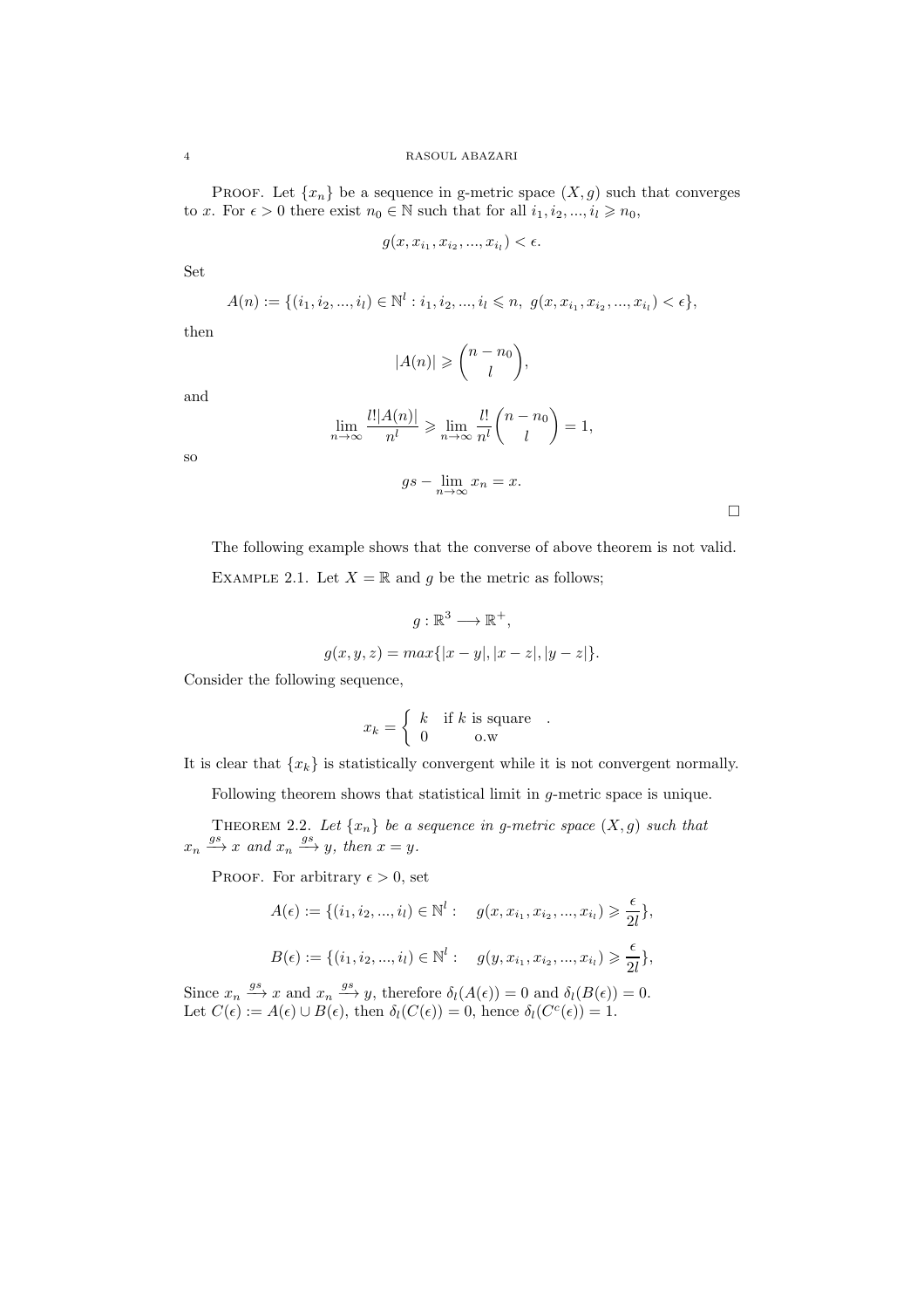Suppose  $(i_1, i_2, ..., i_l) \in C<sup>c</sup>(\epsilon)$ , then by Theorem 1.1 we have;

$$
g(x, y, y, ..., y) \leq g(x, x_m, x_m, ..., x_m) + g(x_m, y, y, ..., y)
$$
  
\n
$$
\leq g(x, x_m, x_m, ..., x_m) + l(g(y, x_m, x_m, ..., x_m))
$$
  
\n
$$
\leq g(x, x_{i_1}, x_{i_2}, ..., x_{i_l}) + l(g(y, x_{i_1}, x_{i_2}, ..., x_{i_l}))
$$
  
\n
$$
\leq l(g(x, x_{i_1}, x_{i_2}, ..., x_{i_l}) + g(y, x_{i_1}, x_{i_2}, ..., x_{i_l}))
$$
  
\n
$$
\leq l(\frac{\epsilon}{2l} + \frac{\epsilon}{2l}) = \epsilon.
$$

Since  $\epsilon > 0$  is arbitrary, we get

$$
g(x, y, y, \ldots, y) = 0,
$$

therefore  $x = y$ .

DEFINITION 2.5. A set  $A = \{n_k : k \in \mathbb{N}\}\$ is said to be statistically dense in N, if the set

$$
A(n) = \{ (i_1, i_2, ..., i_l) \in \mathbb{N}^l : i_j \in A \quad , \quad i_1, i_2, ..., i_l \leq n \},
$$

has asymptotic density 1. i.e.,

$$
\delta_l(A) = \lim_{n \to \infty} \frac{l! |A(n)|}{n^l} = 1.
$$

DEFINITION 2.6. A subsequence  $\{x_{n_k}\}$  of a sequence  $\{x_n\}$  in a g-metric space  $(X, g)$  is statistically dense, if the index set  $\{n_k : k \in \mathbb{N}\}\$ is statistically dense subset of N. i.e.,

$$
\delta_l(\{n_k; k \in \mathbb{N}\}) = 1.
$$

Equivalency in the following theorem has been studied for cone metric space in [13], now we prove it on g-metric space.

THEOREM 2.3. Let  $\{x_n\}$  be a sequence in a g-metric space  $(X, g)$ . Then the *followings are equivalent.*

- 1)  $\{x_n\}$  *is statistically convergent in*  $(X, g)$ *.*
- 2) *There is a convergent sequence*  $\{y_n\}$  *in* X *such that*  $x_n = y_n$  *for almost all*  $n \in \mathbb{N}$ *.*
- 3) There is a statistically dense subsequence  $\{x_{n_k}\}\$  of  $\{x_n\}$  such that  $\{x_{n_k}\}\$  is con*vergent.*
- 4) *There is a statistically dense subsequence*  $\{x_{n_k}\}\$  *of*  $\{x_n\}$  *such that*  $\{x_{n_k}\}\$  *is statistically convergent.*

PROOF.  $(1 \implies 2)$ 

 $\overline{\mathbf{u}}$ 

Let  $\epsilon > 0$  and  $\{x_n\}$  be a sequence that statistically converges to  $x \in X$ . i.e.,

$$
\lim_{n \to \infty} \frac{l!}{n!} |\{(i_1, i_2, ..., i_l) \in \mathbb{N}^l : i_1, i_2, ..., i_l \leq n, g(x, x_{i_1}, x_{i_2}, ..., x_{i_l}) < \epsilon\}| = 1.
$$

For every  $k \in \mathbb{N}$ , there exist  $n_k \in \mathbb{N}$ , such that for every  $n > n_k$ ,

$$
\frac{l!}{n^l}|\{(i_1, i_2, ..., i_l) \in \mathbb{N}^l : i_1, i_2, ..., i_l \leq n, g(x, x_{i_1}, x_{i_2}, ..., x_{i_l}) < \frac{1}{2^k}\}| > 1 - \frac{1}{2^k}.
$$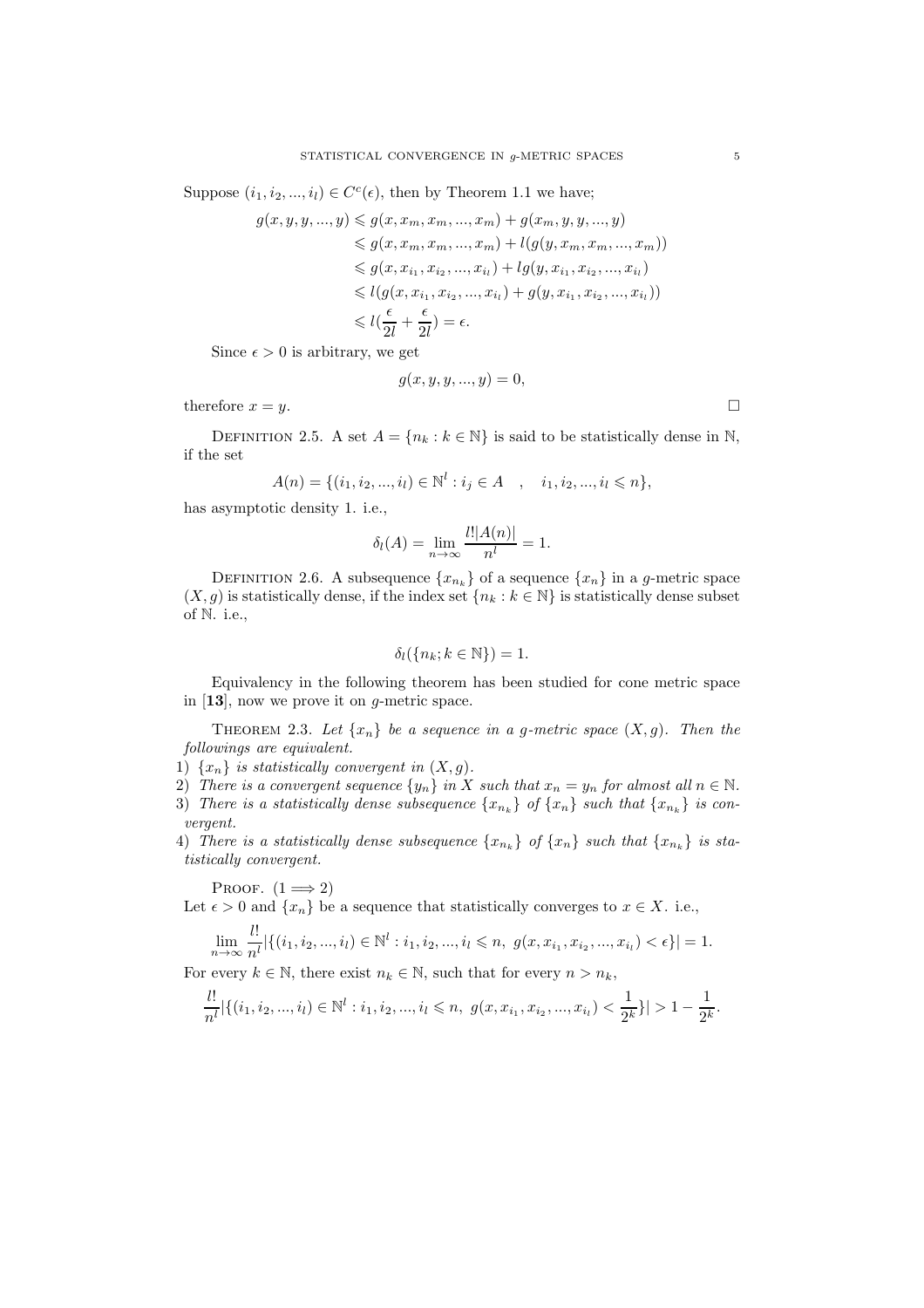We can choose  $\{n_k\}$  as an increasing sequence in N. Define  $\{y_m\}$  as follows

$$
y_m = \begin{cases} x_m, & 1 \leqslant m \leqslant n_1 \\ x_m, & n_k < m \leqslant n_{k+1}, \ i_1, i_2, ..., i_{l-1} \leqslant n_{k+1}, \quad g(x, x_{i_1}, x_{i_2}, ..., x_{i_l}) < \frac{1}{2^k} \} | > 1 - \frac{1}{2^k} \\ x, & \text{otherwise} \end{cases}
$$

Choose  $k \in \mathbb{N}$  such that  $\frac{1}{2^k} < \epsilon$ . It is clear that  $\{y_m\}$  converges to x. Fix  $n \in \mathbb{N}$ , for  $n_k < n \leqslant n_{k+1}$ , we have,

$$
\{(i_1, i_2, ..., i_l) \in \mathbb{N}^l : i_1, i_2, ..., i_l \le n; x_{i_j} \ne y_{i_j}\}\
$$
  
\n
$$
\subseteq \{(i_1, i_2, ..., i_l) \in \mathbb{N}^l : i_1, i_2, ..., i_l \le n\}
$$
  
\n
$$
-\{(i_1, i_2, ..., i_l) \in \mathbb{N}^l : i_1, i_2, ..., i_l \le n_k, g(x, x_{i_1}, x_{i_2}, ..., x_{i_l}) < \frac{1}{2^k}\}.
$$

So

$$
\lim_{n \to \infty} \frac{l!}{n^l} |\{(i_1, i_2, ..., i_l) \in \mathbb{N}^l : i_1, i_2, ..., i_l \le n; x_{i_j} \ne y_{i_j}\}| \le \lim_{n \to \infty} \frac{l!}{n^l} {n \choose l}
$$
\n
$$
-\lim_{n \to \infty} \frac{l!}{n^l} |\{(i_1, i_2, ..., i_l) \in \mathbb{N}^l : i_1, i_2, ..., i_l \le n; g(x, x_{i_1}, x_{i_2}, ..., x_{i_l}) < \frac{1}{2^k}\}|
$$
\n
$$
\le 1 - (1 - \frac{1}{2^k}) = \frac{1}{2^k} < \epsilon.
$$

Hence

$$
\delta_l(\{(i_1, i_2, ..., i_l) \in \mathbb{N}^l : x_{i_j} \neq y_{i_j}\}) = 0 \qquad (almost \ all)
$$

 $(2 \implies 3)$ 

Suppose that  $\{y_n\}$  be a convergent sequence in X such that  $x_n = y_n$  for almost all  $n \in \mathbb{N}$ . Set  $A = \{n \in \mathbb{N} : x_n = y_n\}$ . Since  $x_n = y_n$  for almost all  $n$ , hence  $\delta_l(A) = 1$ and therefore  $\{y_n; n \in A\}$  is convergent and statistically dense subsequence of  $\{x_n\}$ .  $(3 \implies 4)$ 

It is direct consequence of Theorem 2.1.

 $(4 \implies 1)$ Suppose  $\{x_{n_k}\}\$ be a statistically dense subsequence of the sequence  $\{x_n\}$  such that statistically converges to  $x \in X$ , i.e.,  $gs - \lim_{k \to \infty} x_{n_k} = x \in X$  and set  $A = \{n_k; k \in \mathbb{N}\},\$  then  $\delta_l(A) = 1$ . For  $\epsilon > 0$  $\{(i_1, i_2, ..., i_l) \in \mathbb{N}^l : i_1, i_2, ..., i_l \leqslant n, g(x, x_{i_1}, x_{i_2}, ..., x_{i_l}) < \epsilon\}$  $\supseteq \{(i_1, i_2, ..., i_l) \in \mathbb{N}^l : i_j \in A, i_1, i_2, ..., i_l \leqslant n, g(x, x_{i_1}, x_{i_2}, ..., x_{i_l}) < \epsilon\},\$ and

$$
\lim_{n \to \infty} \frac{l!}{n^l} |\{(i_1, i_2, ..., i_l) \in \mathbb{N}^l : i_1, i_2, ..., i_l \le n, g(x, x_{i_1}, x_{i_2}, ..., x_{i_l}) < \epsilon\}|
$$
\n
$$
\ge \lim_{n \to \infty} \frac{l!}{n^l} |\{(i_1, i_2, ..., i_l) \in \mathbb{N}^l : i_j \in A, i_1, i_2, ..., i_l \le n, g(x, x_{i_1}, x_{i_2}, ..., x_{i_l}) < \epsilon\}|
$$
\n= 1.

Hence  $gs - \lim_{n \to \infty} x_n = x$ .

The following corollary is a direct consequence of Theorem 2.3.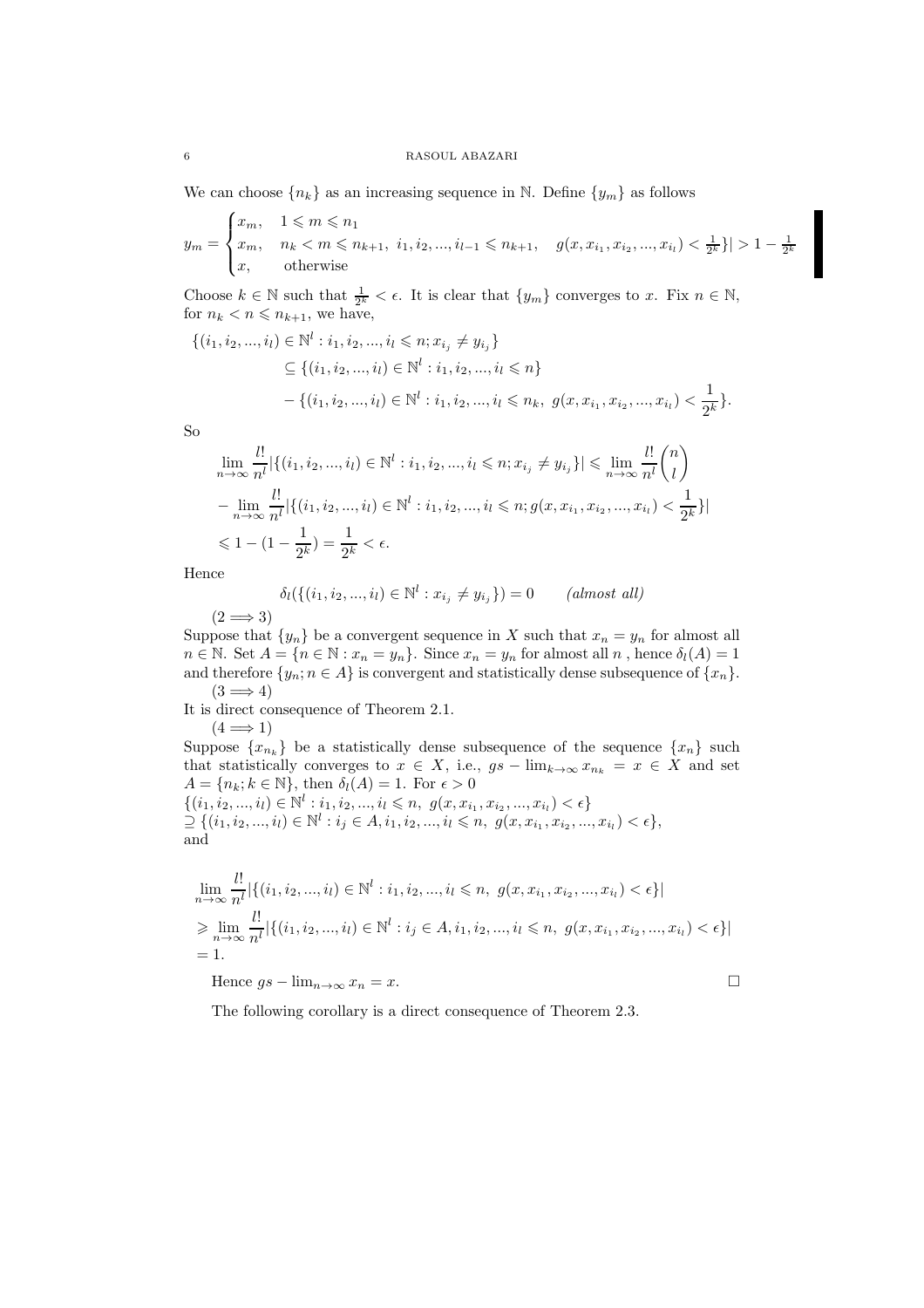Corollary 2.1. *In* g*-metric spaces, every statistically convergent sequence has a convergent subsequence .*

Theorem 2.4. *Every statistically convergent sequence is statistically* g*-Cauchy.*

PROOF. Let  $\{x_n\}$  be a statistical g-Cauchy sequence in g-metric space  $(X, g)$ and  $\epsilon > 0$ , then,

$$
\lim_{n \to \infty} \frac{l!}{n^l} |\{(i_1, i_2, ..., i_l) \in \mathbb{N}^l : i_1, i_2, ..., i_l \le n, g(x, x_{i_1}, x_{i_2}, ..., x_{i_l}) < \frac{\epsilon}{l(l+1)}\}| = 1
$$

By the monotonicity condition for the *q*-metric and parts  $(4.7)$  of Theorem 1.1, it follows that,

$$
g(x_{i_{\epsilon}}, x_{i_1}, x_{i_2}, ..., x_{i_l}) \leqslant \sum_{k=0}^{l} g(x_{i_k}, x, ..., x) \leqslant \sum_{k=0}^{l} lg(x, x_{i_k}, ..., x_{i_k}).
$$

So

$$
\{(i_1, i_2, ..., i_l) \in \mathbb{N}^l : i_1, i_2, ..., i_l \le n, g(x, x_{i_1}, x_{i_2}, ..., x_{i_l}) < \frac{\epsilon}{l(l+1)}\}
$$
  

$$
\subseteq \{(i_1, i_2, ..., i_l) \in \mathbb{N}^l : i_1, i_2, ..., i_l \le n, g(x_{i_\epsilon}, x_{i_1}, x_{i_2}, ..., x_{i_l}) < \epsilon\}.
$$

Therefore

$$
\lim_{n \to \infty} \frac{l!}{n^l} |\{(i_1, i_2, ..., i_l) \in \mathbb{N}^l : i_1, i_2, ..., i_l \le n, g(x_{i_{\epsilon}}, x_{i_1}, x_{i_2}, ..., x_{i_l}) < \epsilon\}| = 1.
$$

Thus,  $\{x_n\}$  is a statistical g-Cauchy sequence in  $(X, g)$ .

DEFINITION 2.7. Let  $(X, g)$  be a g-metric space, if every statistically Cauchy sequence be statistically convergent, then (X, g) is said to be *statistically complete*.

Corollary 2.2. *Every statistically complete* g*-metric space is complete.*

PROOF. Let  $(X, g)$  be a statistically complete g-metric space. Suppose  $\{x_n\}$  be a Cauchy sequence in  $(X, g)$ , then it is statistically Cauchy sequence in  $(X, g)$ . Since  $(X, g)$  is statistically complete so  $\{x_n\}$  is statistically convergent. By corollary 2.1 there is a subsequence  $\{x_{n_k}\}\$  of  $\{x_n\}$  that converges to a point  $x \in X$ .

Since  $\{x_n\}$  is Cauchy, hence, for  $\epsilon > 0$ , there exist  $N \in \mathbb{N}$  and  $x_{i_{\epsilon}} \in \{x_n\}$  such that for  $i_1, i_2, ..., i_l \geq N$  we have,

$$
g(x_{i_{\epsilon}}, x_{i_1}, x_{i_2}, ..., x_{i_l}) < \frac{\epsilon}{2l(l+1))}
$$

On the other hands,  $\{x_{n_k}\}$  converges to x, Hence there exists  $k_0 \geq N$  such that for  $i_1, i_2, ..., i_l \geq k_0,$ 

$$
g(x,x_{i_{n_1}},x_{i_{n_2}},...,x_{i_{n_l}})<\frac{\epsilon}{2}.
$$

For  $i_1, i_2, ..., i_l \ge N$  and applying parts (3) and (4) of Theorem 1.1, it follows that,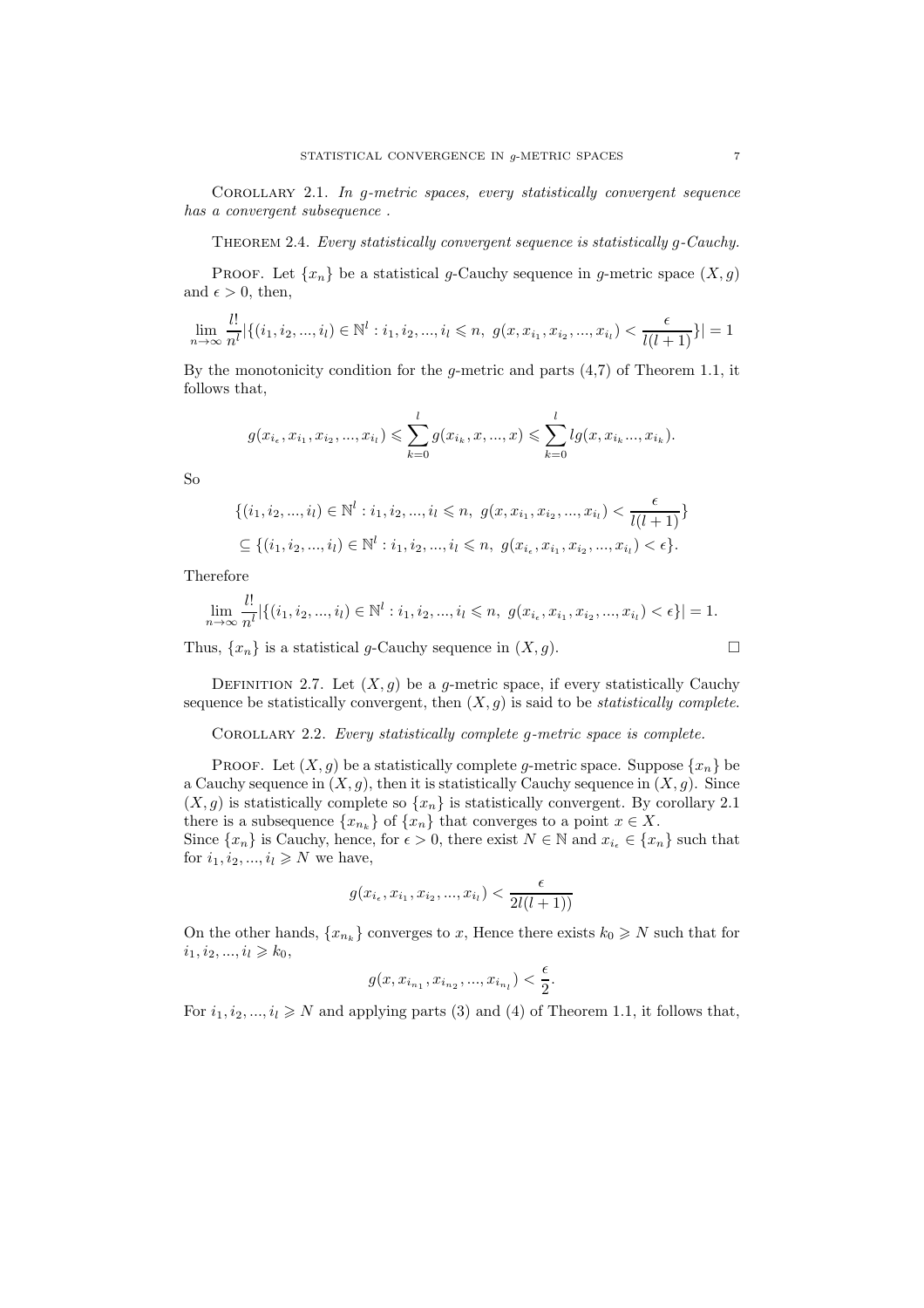$$
g(x, x_{i_1}, x_{i_2}, ..., x_{i_l}) \leq g(x, x_{i_\epsilon}, x_{i_\epsilon}, ..., x_{i_\epsilon}) + \sum_{j=1}^l g(x_{i_j}, x_{i_\epsilon}, x_{i_\epsilon}, ..., x_{i_\epsilon})
$$
  

$$
\leq g(x, x_{n_{i_1}}, x_{n_{i_1}}, ..., x_{n_{i_1}}) + l(g(x_{i_\epsilon}, x_{n_{i_1}}, x_{n_{i_1}}, ..., x_{n_{i_1}}))
$$
  

$$
+ \sum_{j=1}^l lg(x_{i_\epsilon}, x_{i_j}, x_{i_j}, ..., x_{i_j})
$$
  

$$
< \frac{\epsilon}{2} + l(\frac{\epsilon}{2l(l+1)}) + l^2(\frac{\epsilon}{2l(l+1)}) = \epsilon.
$$

## 3. Conclusion

 $\Box$ 

Recall that G-metric space is a special case of g-metric space with degree  $l = 2$ . So, the main definitions and results of statistical forms of convergence for sequences was preferred to be applied for  $g$ -metric spaces. In this case, all results that have been discussed in this paper can be used for G-metric spaces specially.

On the other hand, if  $l$  takes 1 in the definitions of statistical notion of convergence introduced in this paper, then these definitions exactly coincide with the statistical forms in ordinary metric spaces. Therefore, it can be said that this study is more comprehensive in terms of definitions and results.

#### References

- 1. R. P. Agarwal, E. Karapinar, D. O'Regan, and A. F. Roldan-Lopez-de-Hierro Fixed Point Theory in Metric Type Spaces, Springer International Publishing, (2015).
- 2. H. Choi, S. Kim, S. Yang Structure for g-Metric Spaces and related Fixed Point Theorem., Arxive: 1804.03651v1. (2018).
- 3. J. Connor,The statistical and strong p-Cesaro convergence of sequences, Analysis 8 (1988), 47 63.
- 4. J. Connor and J. Kline,On statistical limit points and the consistency of statistical convergence, J. Math. Anal. Appl. 197 (1996) 393-399.
- 5. J. Connor and M.A. Swardson,Strong integral summability and the Stone-Chech compactification of the half- line, Pacific J. Math. 157 (1993) 201-224.
- 6. J. Connor, M. Ganichev and V. Kadets,A characterization of Banach spaces with separable duals via weak statistical convergence, Math. Anal. Appl. 244 (2000) 251-261.
- 7. O. Duman, M K. Khan, and C. Orhan,A-Statistical convergence of approximating operators, A. Math. Inequal. Appl. 6 (2003) 689-699.
- 8. H. Fast, Sur la convergence statistique, Colloq. Math. 2 (1951) 241-244.
- 9. J.A. Fridy and M.K. Khan,Tauberian theorems via statistical convergence, Math. Anal. Appl. 228 (1998), 73 95.
- 10. J.A. Fridy and C. Orhan,Lacunary statistical summability, J. Math. Anal. Appl. 173 (1993), 497 504.
- 11. J.A. Fridy,On statistical convergence, Analysis 5 (1985), 301 313.
- 12. M. A. Khamsi,Generalized metric spaces: A survey, Journal of Fixed Point Theory and Applications, 17 (3) (2015) 455–475.
- 13. Kedian Li, Shou Lin, Ying Ge, On statistical convergence in cone metric spaces, Journal of Topology and its Applications 196 (2015) 641-651.